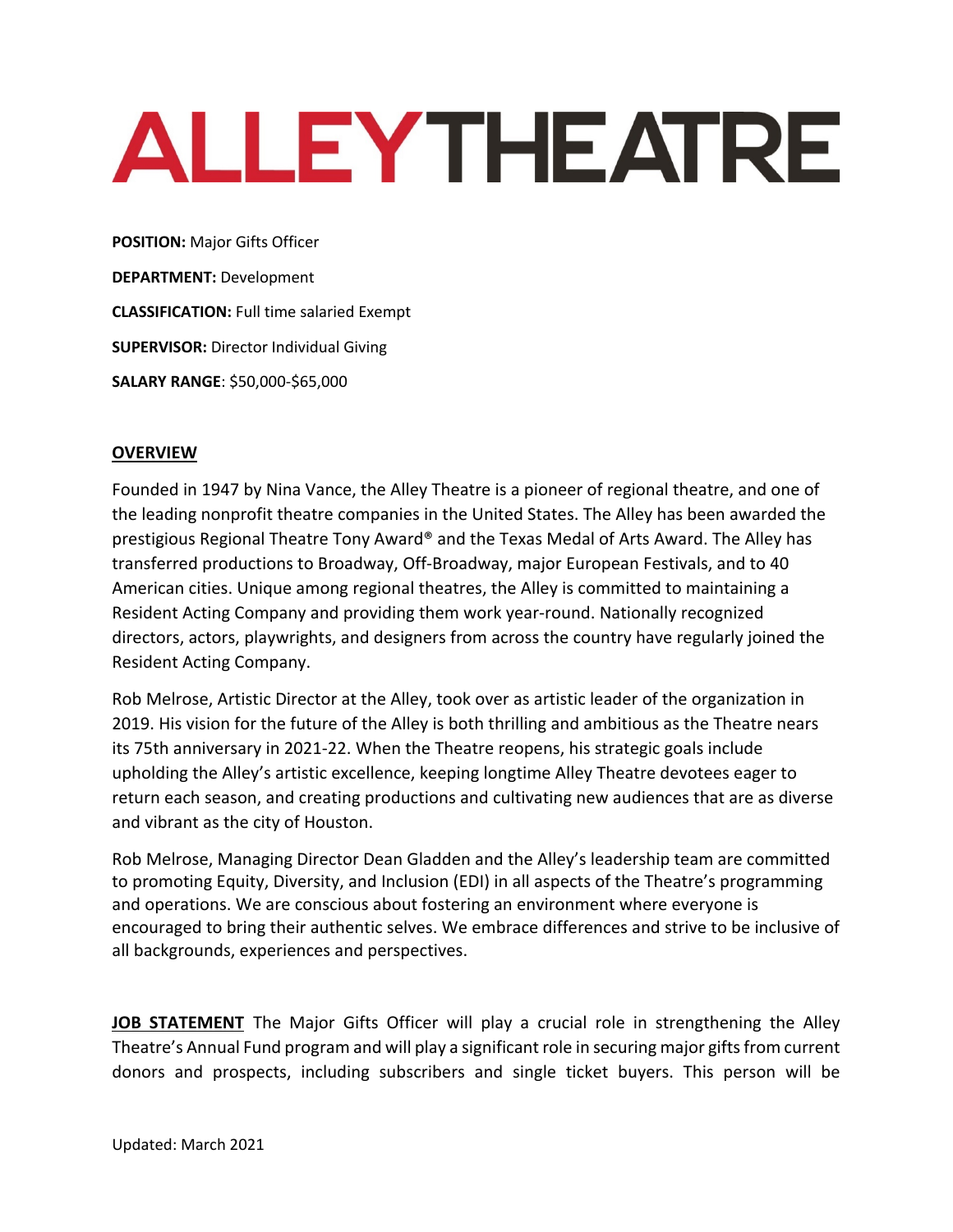responsible for managing a portfolio of 80-100 donors who have the capacity to give annual gifts of \$10,000 and above.

## **JOB DUTIES**

- Responsible for meeting annual financial and activity goals through the successful cultivation, solicitation, and stewardship of a portfolio of 80-100 individual donors and prospects with the capacity to give between \$10,000 for the Annual Fund annually.
- Conduct a minimum of 150 substantive actions (including face-to-face visits) with portfolio donors and prospects each year.
- Attend virtual and in-person patron events with the intent to build relationships with Alley Theatre donors. Events include Greenroom duty, CenterStage dinners, patron events, and working rehearsals.
- Work with the Individual Giving team to continuously identify prospective donors and new major gift donors and move them up the donor pipeline through donor engagement and cultivation.
- Work with Individual Giving team to assign prospects into a portfolio and stewardship.
- Enter all donor interactions into database to ensure accurate reporting and portfolio management.
- Stay informed of all performance and educational activities taking place at the Alley to ensure that meaningful cultivation and stewardship steps are taken to engage with each donor/prospect in assigned portfolio
- In addition to the duties listed above, the Alley Theatre expects the following of each employee: adheres to theatre's policies and procedures; works in a safe manner; performs duties as workload necessitates; maintains a positive and respectful attitude; communicates regularly with supervisor about department issues; demonstrates efficient time management and prioritizes workload; demonstrates regular and consistent attendance and punctuality; meets department productivity standards; participates in Alley Theatre events as needed or required; and completes other duties as assigned.

# **REQUIREMENTS (SKILLS and KNOWLEDGE):**

- Be an active participant in a team-based fundraising department and provide additional assistance to other development staff members when required
- A minimum of three years of direct front-line fundraising (non-event) experience within the non-profit sector
- A proven track record of stewarding and cultivating individual high net-worth donors and securing \$10,000+ personal gifts that are not event, corporate or foundation related.
- Excellent communication skills with demonstrable ability to prepare and present both formal written and oral presentations
- Requires strong collaboration skills in order to work effectively across the organization and function consistently as a highly valued and high performing team player within the Development Department and the organization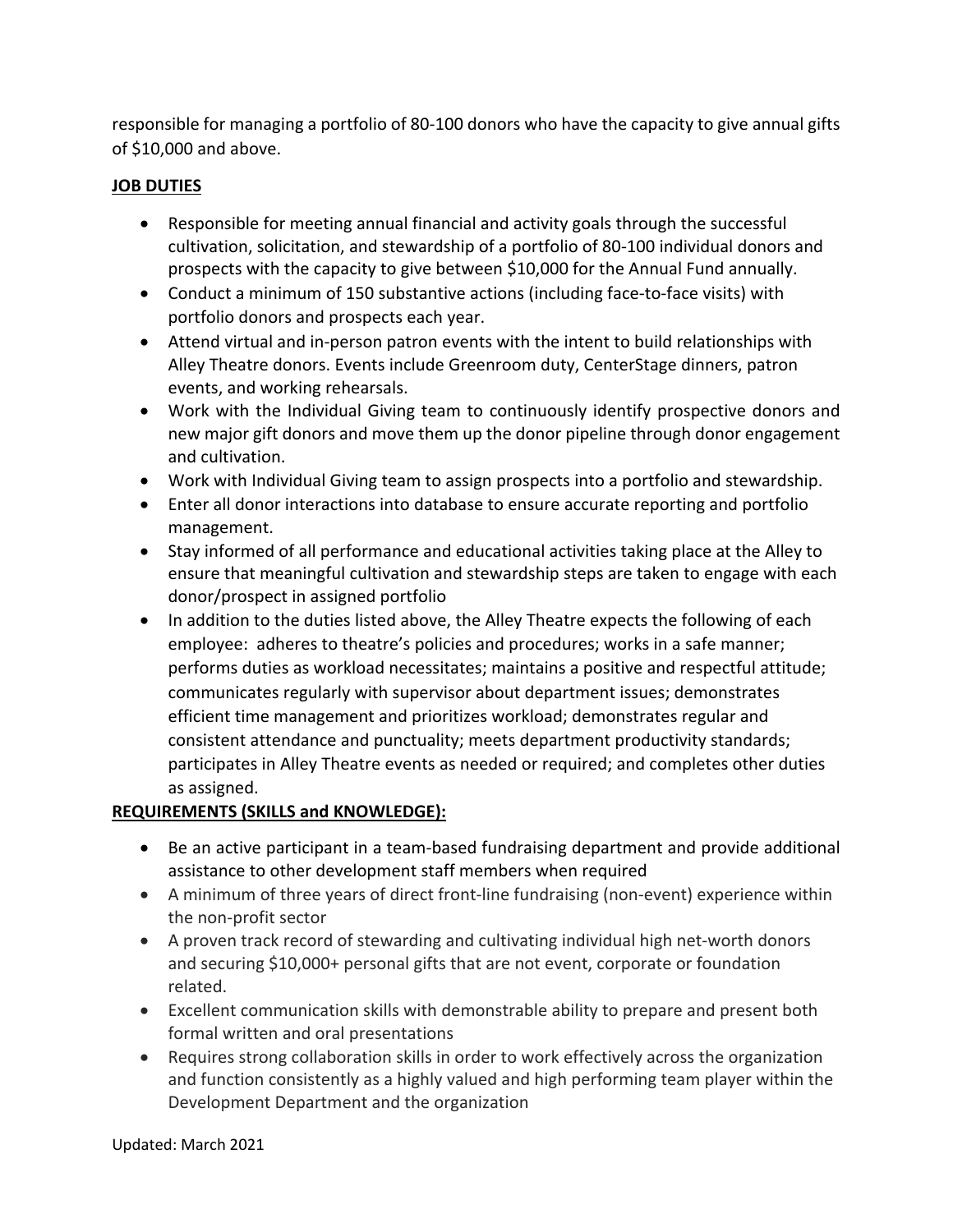- A demonstrated ability to multi-task and meet deadlines
- Proven ability to meet measured financial goals and objectives
- Broad knowledge of individual giving fundraising principles (i.e. discovery, cultivation, solicitation and stewardship)
- Excellent oral, written and interpersonal skills.
- High attention to detail and accuracy
- Flexibility to work patron and special events that occur on the evenings and weekends
- College degree preferred

### **PHYSICAL REQUIREMENTS/WORKING CONDITIONS:**

- Prolonged periods of sitting at a desk and working on a computer.
- Ability to lift and move 25 lbs.
- Must be comfortable working in a fast paced environment where directions and priorities can change rapidly.
- Typical hours are during the day, but the position requires the flexibility to be available for weekend, holidays and evening work hours as needed.
- \*\*Add any other relevant to your department/ position

#### **BENEFITS & PERKS**

- Medical, dental and vision insurance
- Paid vacation, floating holiday and sick time
- 401(k) with matching, FSA, HRA (Alley paid deductible)
- Free and discounted tickets to Alley Theatre performances
- Free parking
- Discounted gym membership
- Employee wellness program & EAP

#### **TO APPLY**

To apply for this position, please go to the following link on the Alley's website and apply.

https://www.alleytheatre.org/about-us/opportunities/employment

Alley Theatre is committed to providing reasonable accommodations for qualified individuals with disabilities and disabled veterans in our job application procedures. If you